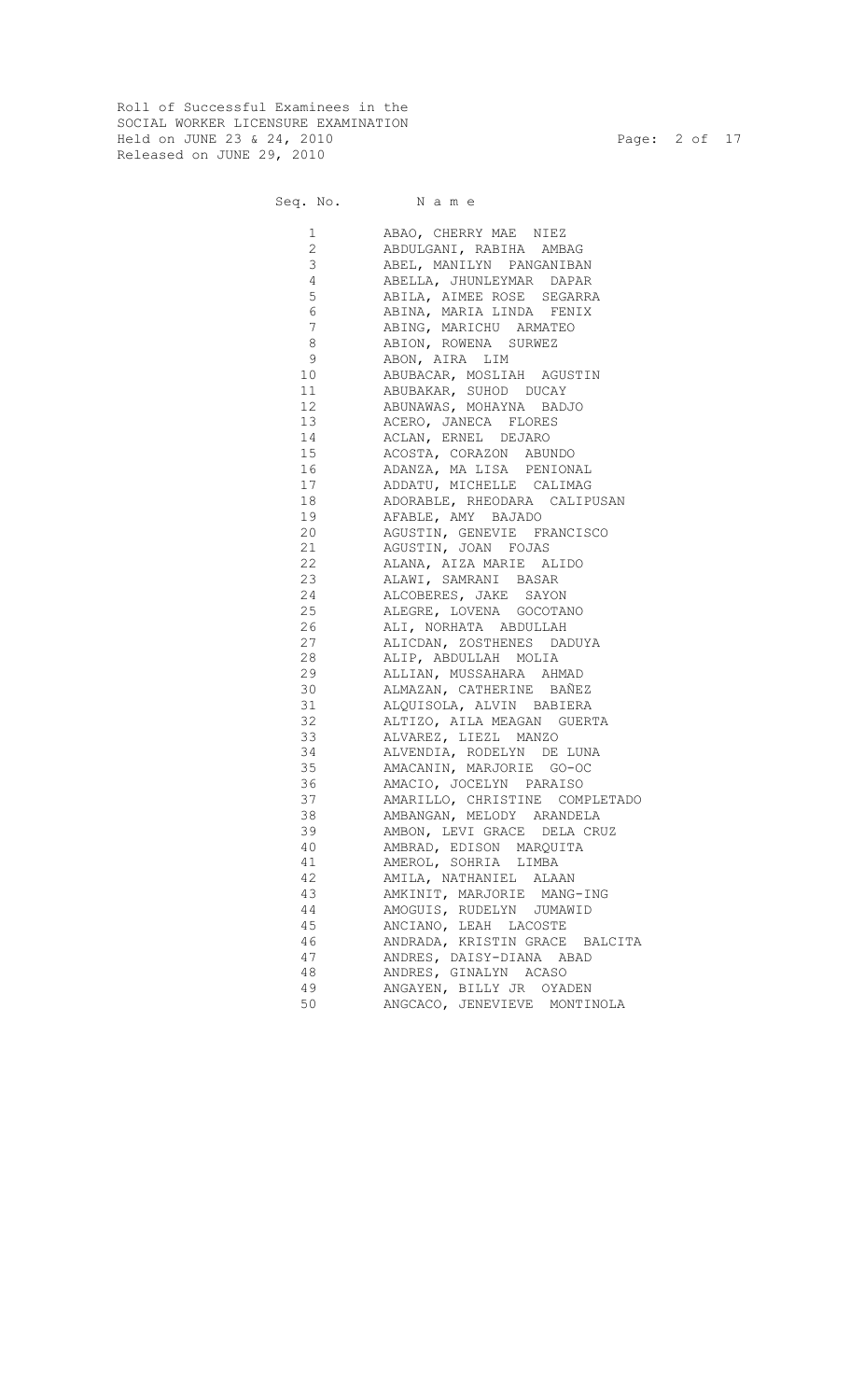Roll of Successful Examinees in the SOCIAL WORKER LICENSURE EXAMINATION Held on JUNE 23 & 24, 2010 Page: 3 of 17 Released on JUNE 29, 2010

Seq. No. Name

 51 ANGELES, LHEA CALDIT 52 ANGELES, MARIA PRINCESS IBIAS 53 ANGNI, AIZA FRAQUILES 54 ANGOS, GERALDINE SALOMON 55 ANONAT, HUBERT LEMUEL BATALUNA 56 ANOY, ENGILBERT TII 57 ANTE, CYRILE MARIE MIRAVALLES 58 ANTENOR, MARIE SHIELA MONTILLA<br>59 APACIBLE, MELBOURNE SANIN 59 APACIBLE, MELBOURNE SANIN 60 APOLENTISIMA, JOANNE GIMENO 61 APULI, MYRA CONMIGO 62 AQUINO, MARIVIC DUMLAO 63 AQUINO, SHEILA MAY SALVADOR<br>64 AQUISION, MARICEL MENZI AQUISION, MARICEL MENZI 65 ARADO, JOANNAH MARIE RESABAL 66 ARELLANO, GUIA DANCIL 67 ARGAMOSA, NATHALIE JOY LABADISOS 68 ARIASO, AIRIN JEAN MACAWILE 69 ARROZA, NEZZA MAY CASEBA ARTIENDA, MARIBELLE JAVINEZ 71 ASAN, ROWENA AGOY<br>72 ASIO, GLADDY ROSAI ASIO, GLADDY ROSALITA 73 ASTARANI, PRAMASHAIRA JULKANAIN 74 ATIENZA, CARMILYN RIVERA 75 AUDITOR, DONESSA CATUNAO 76 AUREA, GLADES VILLALON 77 AUREADA, JAYBEE ANDAY 78 AVENA, GAMILLA GAY DELA PEÑA 79 AWAYAN, LY LLAGAS AYCOCHO, ROCHELLE MATAMOROSA 81 AZARCON, MARIA ANGELICA SUMAYAO 82 AÑASCO, MARY GRACE APARECE 83 BAGUS, CHRISTOPHER DELGADO 84 BAGWIS, NERISSA NISPEROS<br>85 BAJADE, JELYN ALMENDRAS 85 BAJADE, JELYN ALMENDRAS 86 BALAHIM, JUNA BAYLON 87 BALANA, JERRY BLANQUIZA<br>88 BALAO-IN, JINKY YA-AO 88 BALAO-IN, JINKY YA-AO 89 BALATICO, NILDA DELA TORRE 90 BALBAIRA, JAY-R MADRIGAL 91 BALDEMOR, MARJORIE RACACHO 92 BALDERAS, MARINETH ARCA 93 BALETIAN, MEDIC JOHN VENTURA 94 BALINDONG, JOHAIFAH BALINDONG 95 BALINDONG, NAIFAH SARIP 96 BALIWANG, LIEZLE MAE CATTOYOG 97 BALLECER, CLARISSA MARQUEZ 98 BALLECER, SHARY JANE DIAZ 99 BALOLOY, ASER JR BALIDOY<br>100 BALUNOS, JESUS SELAGAN BALUNOS, JESUS SELAGAN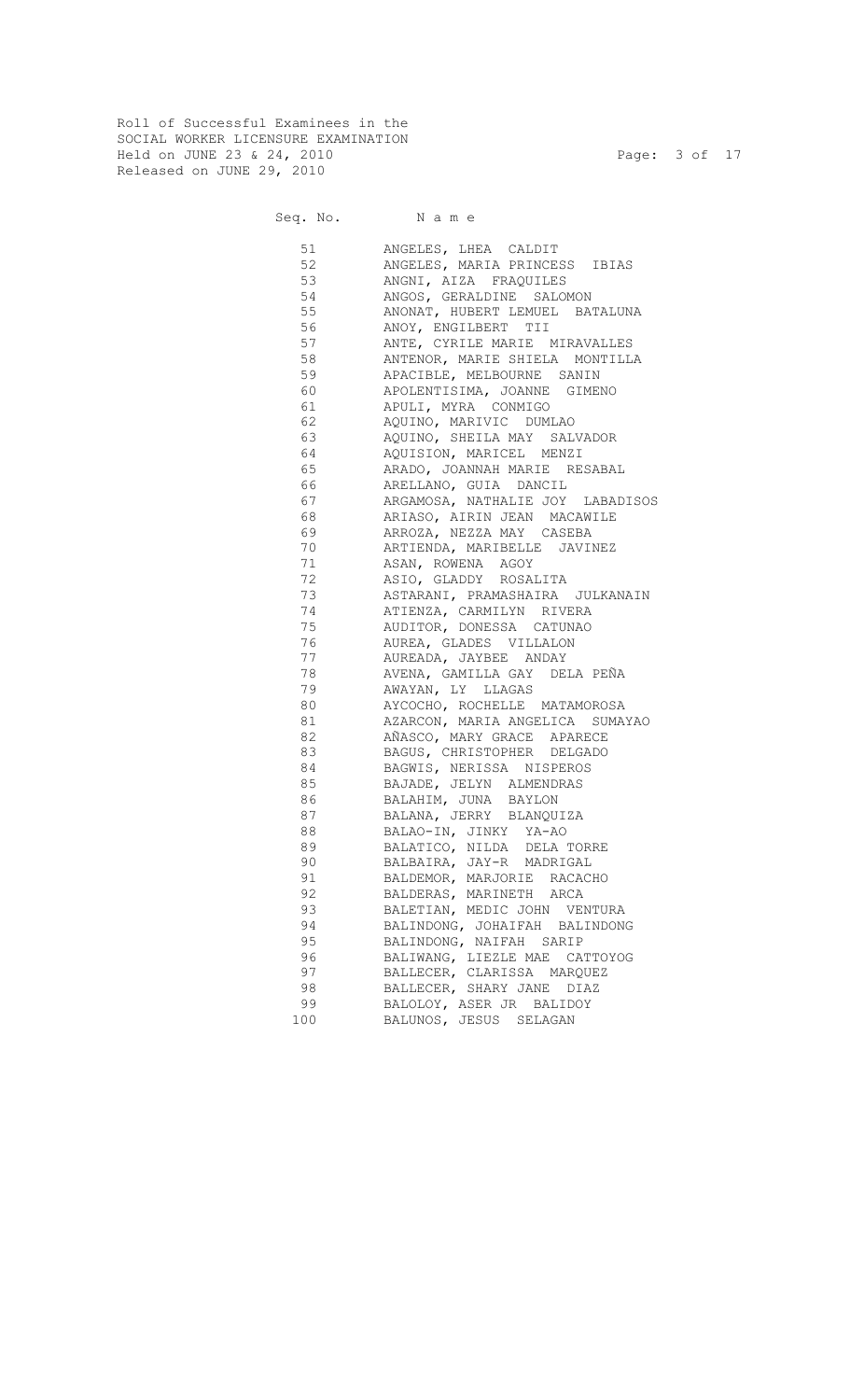Roll of Successful Examinees in the SOCIAL WORKER LICENSURE EXAMINATION Held on JUNE 23 & 24, 2010 Page: 4 of 17 Released on JUNE 29, 2010

|     | 101 BALUTE, MELANIE LAURIO             |
|-----|----------------------------------------|
| 102 | BANIEL, MARLA MATALOTE                 |
|     | 103 BANTA, CRISTINE JOYCE REYES        |
|     | 104 BANZUELA, HENNEL CLARENCE CARBALLO |
|     | 105 BARAGA, MARY JOY NOLLA             |
| 106 | BARCELON, LYNDON CRUEL                 |
| 107 | BARRETO, SHEILA MAY BOTAVARA           |
| 108 | BARYL, WENNA MAE ROXAS                 |
| 109 | BASAYSAY, DIANA BATALLER               |
| 110 | BATILONG, SARAH KATE TIAM WATT         |
| 111 | BAUTISTA, JANICE SIMBORIO              |
|     | 112 BAUTISTA, REID RALEIGH OGA         |
|     | 113 BAUTISTA, TRISHA MARIE LIMOS       |
|     | 114 BAYBAY, DOURIE KAFORAN             |
| 115 | BAYO, VIOLETA RAMOS                    |
| 116 | BAÑADERA, JANEL BATALLA                |
| 117 | BAÑAGA, RUEL HALLARE                   |
| 118 | BAÑAS, ENGELBERT MILANIO               |
| 119 | BELGA, MARY ANN GAMBAN                 |
|     | 120 BELLEDO, JENNY QUISTO              |
|     | 121 BELOTENDOS, MARCIANO JR CAMELION   |
|     | 122 BENIS, SHARLEEN EVE GANIPIS        |
|     | 123 BENITEZ, JUDY VERDEFLOR            |
| 124 | BEQUILLO, ROCHELLE FRANZ SERRANO       |
| 125 | BERNALES, NENETH SIONOSA               |
| 126 | BESANDE, RENE DE LA TORRE              |
| 127 | BIBERA, JO GALLARDO                    |
| 128 | BIEN, JONALEE BELGAR                   |
|     | 129 BINZA, MARY ANNLYN LANA            |
|     | 130 BIOYO, RUTH ABING                  |
|     | 131 BISNAR, RONELL BATERNA             |
| 132 | BISOÑA, EDELYN PEDRAGOSA               |
| 133 | BITAYO, JUVY JOY BALAN                 |
| 134 | BIÑAS, DIXIELYN HINDAP                 |
| 135 | BOBAY, JANET PALO                      |
| 136 | BOCALBOS, ROMINA LEGASPI               |
| 137 | BODO, KRISTEL CLAUDIN MUSTARD          |
| 138 | BOLAÑOS, MANILYN TAPALLA               |
| 139 | BONCAY, MA ANGELICA DUAZO              |
| 140 | BONCODIN, CHERRY BALINO                |
| 141 | BONETE, ELYMER VISTA                   |
| 142 | BONGALAN, ROBENA CARNETES              |
| 143 | BONITA, CLYDE MASUMBOL                 |
| 144 | BONTIGAO, MARIBETH BORA                |
| 145 | BOS, JOVEN ORBITA                      |
| 146 | BOTANAS, DARRYL RAY RACHO              |
| 147 | BOTANAS, RIC HANNIVER RACHO            |
| 148 | BRAGAIS, IRAH JEANNE MORALES           |
| 149 | BREMEN, CARLA MAE LLORCA               |
| 150 | BRIONES, MARJOLITO BERSAMINA           |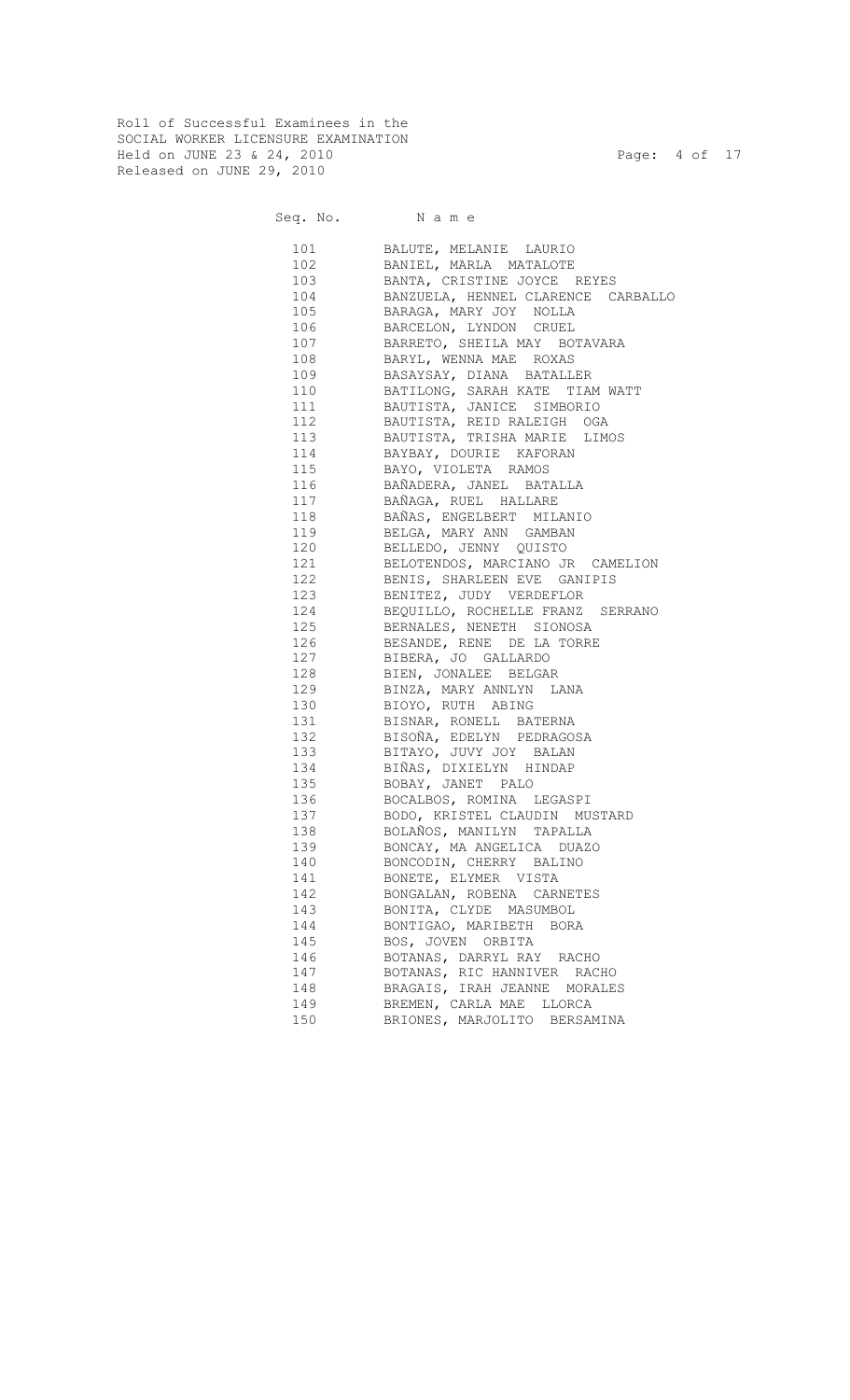Roll of Successful Examinees in the SOCIAL WORKER LICENSURE EXAMINATION Held on JUNE 23 & 24, 2010 Page: 5 of 17 Released on JUNE 29, 2010

| 151 7                                                                                                                                                                                                                                                       | BRON, MICALYNN BORLAGDAAN            |
|-------------------------------------------------------------------------------------------------------------------------------------------------------------------------------------------------------------------------------------------------------------|--------------------------------------|
| 152 and $\sim$                                                                                                                                                                                                                                              | BU-UCAN, ROSENDA YADANG              |
| 153                                                                                                                                                                                                                                                         | BUCA, CORAZON CARBON                 |
| 154                                                                                                                                                                                                                                                         | BUGARIN, JAMUEL CACAM                |
| 155                                                                                                                                                                                                                                                         | BULANON, MA ADELENE TACUJAN          |
| 156                                                                                                                                                                                                                                                         | BULASO, JAY CLYDE YORDAN             |
| 157                                                                                                                                                                                                                                                         | BUMAKIL, JOHNNY LUBANTE              |
| 158                                                                                                                                                                                                                                                         | BUNDALIAN, JASTIN ANN BLAS           |
| 159                                                                                                                                                                                                                                                         | BURGOS, NELRIZZA ESPINOSA            |
| 160                                                                                                                                                                                                                                                         | BURLAZA, CHERYL ANN DE PEDRO         |
| 161 000                                                                                                                                                                                                                                                     | BUTENG, JEANY CAYABAS                |
| 162 200                                                                                                                                                                                                                                                     | CABE, DIANNE CHRISTY BIGNAY          |
| 163                                                                                                                                                                                                                                                         | CABIE, SHIENA BIGNAY                 |
| 164                                                                                                                                                                                                                                                         | CABRERA, CORAZON SILGUERA            |
| 165                                                                                                                                                                                                                                                         | CAGAS, MARISH JAY BADOLES            |
| 166                                                                                                                                                                                                                                                         | CAGUBCUB, LOURDES MICHELLE HAMILI    |
| 167                                                                                                                                                                                                                                                         | CAIDO, PEPSI GANAGAN                 |
| 168                                                                                                                                                                                                                                                         | CAJADA, JOLAND CORTEZ                |
| 169 — 169 — 169 — 169 — 169 — 169 — 169 — 169 — 169 — 169 — 169 — 169 — 169 — 169 — 169 — 169 — 169 $\sim$ 169 $\sim$ 169 $\sim$ 169 $\sim$ 169 $\sim$ 169 $\sim$ 169 $\sim$ 169 $\sim$ 169 $\sim$ 169 $\sim$ 169 $\sim$ 169 $\sim$ 160 $\sim$ 160 $\sim$ 1 | CALAS, JOSEPHINE                     |
| 170                                                                                                                                                                                                                                                         | CALIPUSAN, CHERILYN PAULIN           |
| 171 — 171 — 171 — 171 — 171 — 171 — 171 — 171 — 171 — 171 — 171 — 171 — 171 — 171 — 171 — 171 — 171 — 171 — 171 — 171 — 171 — 171 — 171 — 171 — 171 — 171 — 171 — 171 — 171 — 171 — 171 — 171 — 171 — 171 — 171 — 171 — 171 — 1                             | CALLAO, JUAPIL RAMOS                 |
| 172                                                                                                                                                                                                                                                         | CALLEJA, JESANI ROSE LOVENDINO       |
| 173                                                                                                                                                                                                                                                         | CALMADA, SHERY-ANNE BOQUEO           |
| 174                                                                                                                                                                                                                                                         | CAMACHO, KATE SEVILLA                |
| 175                                                                                                                                                                                                                                                         | CAMIM, HAMIDAH ALAWI                 |
| 176                                                                                                                                                                                                                                                         | CAMPITA, NORLYN JEAN REYES           |
| 177                                                                                                                                                                                                                                                         | CAMPO, MARIA GRACIA MUNDO            |
| 178                                                                                                                                                                                                                                                         | CANACAN, VICKY HERBILLA              |
| 179                                                                                                                                                                                                                                                         | CANDONES, VERONICA LADION            |
| 180 7                                                                                                                                                                                                                                                       | CANO, NELIA PARAISO                  |
| 181 — 181 — 182 — 182 — 182 — 182 — 182 — 182 — 182 — 182 — 182 — 182 — 182 — 182 — 182 — 182 — 182 — 182 — 182 — 182 — 182 — 182 — 182 — 182 — 182 — 182 — 182 — 182 — 182 — 182 — 182 — 182 — 182 — 182 — 182 — 182 — 182 — 1                             | CAPADA, IVY QUILARIO                 |
| 182                                                                                                                                                                                                                                                         | CAPUNO, VIVIAN TALUNDAS              |
| 183                                                                                                                                                                                                                                                         | CARBUNGCO, KIMBERLY JOY LIMPIADO     |
| 184                                                                                                                                                                                                                                                         | CARDENAS, ALEXANDRIA LEI MACABANGON  |
| 185                                                                                                                                                                                                                                                         | CARIÑO, MARIA SUSANA ROBLES          |
| 186                                                                                                                                                                                                                                                         | CAROLINO, KATHLEEN JOY CARRANZA      |
| 187                                                                                                                                                                                                                                                         | CARPIO, STEPHANIE CLAIRE RODRIGUEZ   |
| 188 — 188 — 189 — 189 — 189 — 189 — 189 — 189 — 189 — 189 — 189 — 189 — 189 — 189 — 189 — 189 — 189 — 189 — 189 — 189 — 189 — 189 — 189 — 189 — 189 — 189 — 189 — 189 — 189 — 189 — 189 — 189 — 189 — 189 — 189 — 189 — 189 — 1                             | CASANES, DANIEL DALAODAO             |
| 189                                                                                                                                                                                                                                                         | CASANGYAO, MICHELLE                  |
| 190                                                                                                                                                                                                                                                         | CASIN, JENNY LEE REYES               |
| 191                                                                                                                                                                                                                                                         | CASTILLO, ARCHIE PALMA               |
| 192                                                                                                                                                                                                                                                         | CASTILLO, JOENARD DOCTOLERO          |
| 193                                                                                                                                                                                                                                                         | CASTRO, CHERAMIE BACARO              |
| 194                                                                                                                                                                                                                                                         | CASTUERA, LOVELY LAGUILLES           |
| 195                                                                                                                                                                                                                                                         | CASUPANG, JOY HOGGANG                |
| 196                                                                                                                                                                                                                                                         | CATALAN, EDDIE JR CORALDE            |
| 197                                                                                                                                                                                                                                                         | CATUIRA, VANESSA BANUA               |
| 198                                                                                                                                                                                                                                                         | CAUSING, SHERYLL PUNGYAN             |
| 199                                                                                                                                                                                                                                                         | CAYACAP, MARIA AUXILIATRIX PARADILLO |
| 200                                                                                                                                                                                                                                                         | CERALDE, MARIA ALEXELLE MACABEO      |
|                                                                                                                                                                                                                                                             |                                      |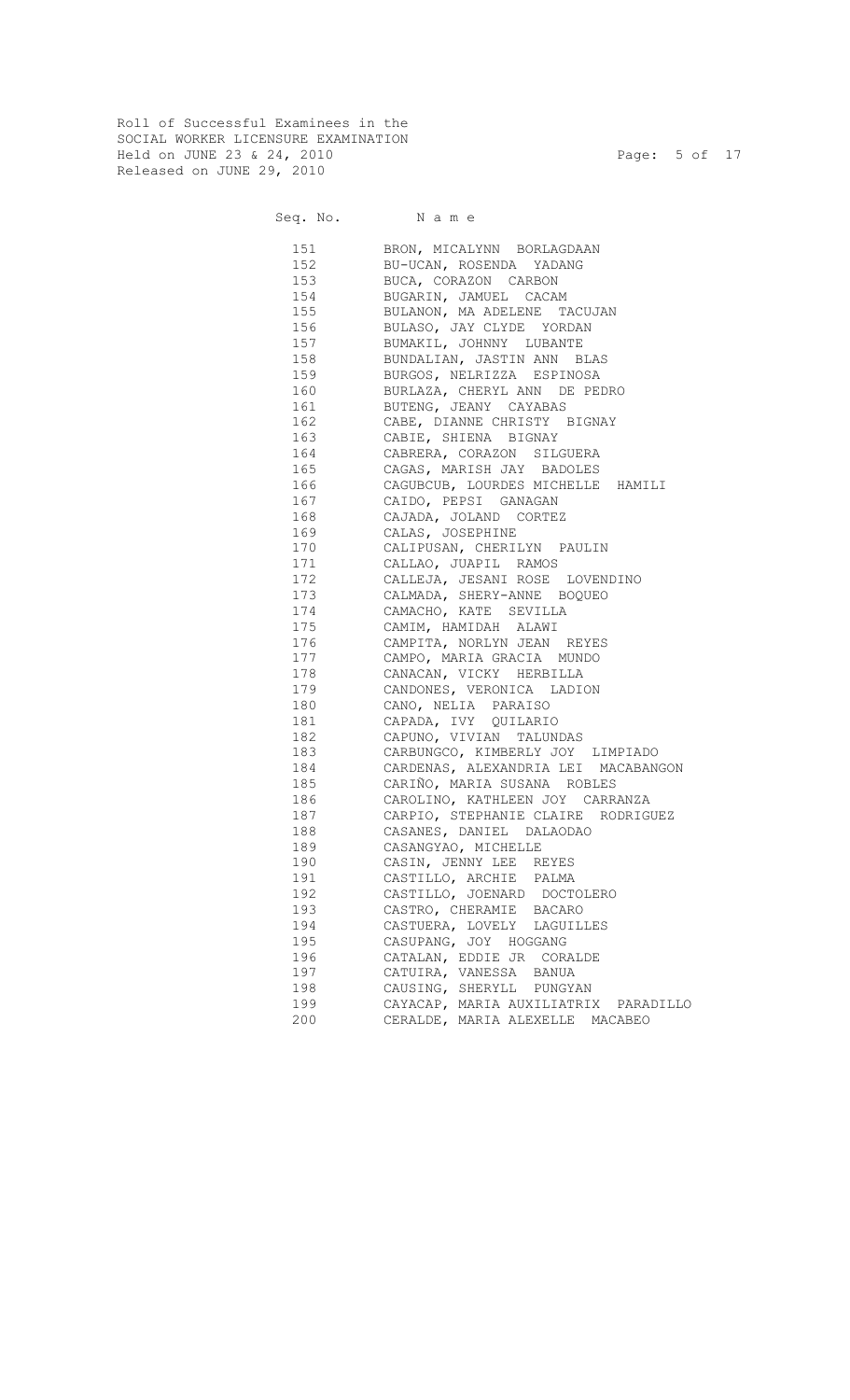Roll of Successful Examinees in the SOCIAL WORKER LICENSURE EXAMINATION Held on JUNE 23 & 24, 2010 Page: 6 of 17 Released on JUNE 29, 2010

| 201 | CERNAL, LARIZA GABAD                 |
|-----|--------------------------------------|
| 202 | CERVANCIA, LYCA VILLANUEVA           |
| 203 | CERVANTES, CHRISTIAN JOY GRANA       |
| 204 | CHAVEZ, ANTONETTE RAMOS              |
| 205 | CHINALPAN, CHRISTINA TENDA           |
| 206 | CHOMARSIN, CRISTY CARMELAINE AB-ABOR |
| 207 | CHOPCHOPEN, MAYLEN FAGUINGAS         |
| 208 | CIPCON, ANNA MELISA BUENO            |
| 209 | CLAMOHOY, JUNA LAURETE               |
| 210 | CLAVA, NARYL GALOLO                  |
| 211 | CLAVE, ROSALIE MATURAN               |
| 212 | COGAL, RAYSEN FAITH MONDALO          |
| 213 | COLAS, MARIELLA ANNE TUMULAK         |
| 214 | CONCEMINO, GENELYN SUMOGOD           |
| 215 | COQUIA, JANINE MICHELLE CONVOCAR     |
| 216 | CORDOVALES, LEA BRILLANTES           |
| 217 | CORIO, JANALYN IGNACIO               |
| 218 | CORPUZ, MAY ANNE SENA                |
| 219 | CORTEZ, KARIE ANNE MARTIN            |
| 220 | CRUZ, ERJOY MUGAS                    |
| 221 | CRUZ, RHEA ALCOBER                   |
| 222 | CUARTE, RANI MELVI AGUIRRE           |
| 223 | CUARTEROS, JOEL ALCALA               |
| 224 | CUBACUB, SARAH JANE VALERIO          |
| 225 | CUETO, MARY ANN ALICAYA              |
| 226 | CUEVAS, ZEMIRA CARVAJAL              |
| 227 | CULALA, JOSE ARIEL PADASAS           |
| 228 | CUSTODIO, MARILYN HERNANDEZ          |
| 229 | CUYA, JESSICA BORENGOT               |
| 230 | DAEP, MARY CHRISTINE CESARA VICUÑA   |
| 231 | DAGAMAC, JUNREY MONSION              |
| 232 | DAGAN, HELEN JUANITO                 |
| 233 | DAGANDAN, MARIVEL SATORRE            |
| 234 | DAGSA, NOEMI VALEROS                 |
| 235 | DALANDAN, SHARIDA PATADON            |
| 236 | DALES, GENEVIEVE NGOJO               |
| 237 | DALIW-AS, NICOLE-ANN BANOY           |
| 238 | DANTES, MARICHU REGALADO             |
| 239 | DAPYAWEN, ERMIN COYAM-AN             |
| 240 | DATARIO, MARLENE OLIVER              |
| 241 | DATUKALI, HYACINTH PARAN             |
| 242 | DAYARAS, JAPHET DOCUSIN              |
| 243 | DE ALCA, ROFELIA PONCE               |
| 244 | DE GUZMAN, FRANCIS DIZON             |
| 245 | DE GUZMAN, RAQUEL DE FIESTA          |
| 246 | DEL ROSARIO, ARLENE JANE IGLESIAS    |
| 247 | DELA CERNA, NICEL DE GRACIA          |
| 248 | DELA JUSTA, ANNA LEA OIDA            |
| 249 | DELA PEÑA, REGINA GAGARIN            |
| 250 | DELA RAMA, DANIEL<br>SAYANG          |
|     |                                      |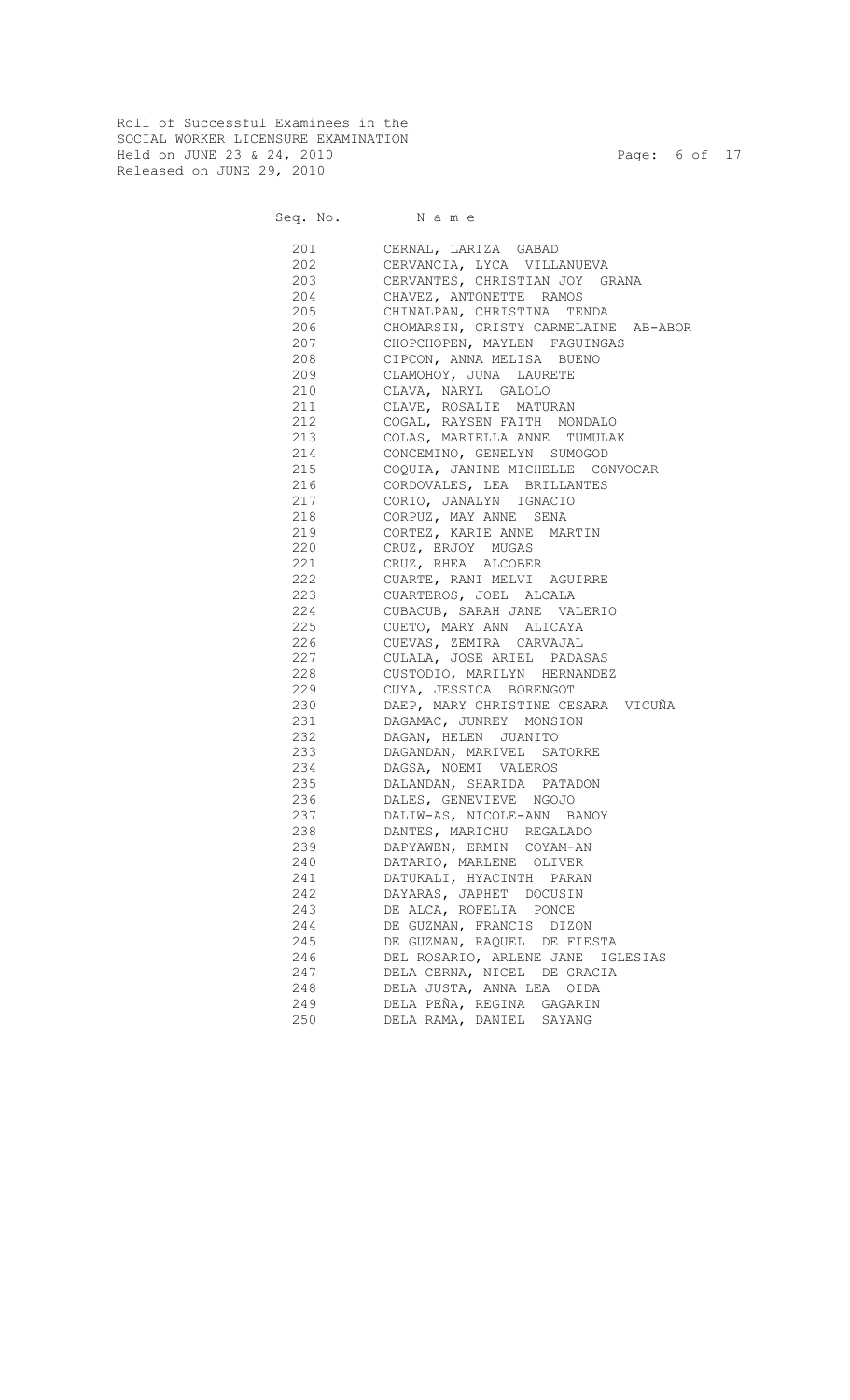Roll of Successful Examinees in the SOCIAL WORKER LICENSURE EXAMINATION Held on JUNE 23 & 24, 2010 Page: 7 of 17 Released on JUNE 29, 2010

| Seq. No.<br>Name |  |  |  |  |  |  |  |
|------------------|--|--|--|--|--|--|--|
|------------------|--|--|--|--|--|--|--|

| 251     | DELIGENCIA, ELIETA CASTRO        |
|---------|----------------------------------|
| 252     | DELOS SANTOS, ANNABELLE DOMINGGO |
| 253     | DELOS SANTOS, LALLY-JEAN SALAZAR |
| 254     | DEMABILDO, GRAZIELLA RODIS       |
| 255     | DESTAJO, FREDABELLE DIONEDA      |
| 256     | DIAZ, RUBIRA CRUZ                |
| 257     | DIEGO, JAMAICA SHARIFF           |
| 258     | DIMAANO, GERALD BOBIER           |
| 259     | DINO, SHIELA ATULE               |
| 260     | DIOCOLANO, FATIMA DURADO         |
| 261 200 | DISOMA, ASNIAH RASOL             |
| 262     | DISOMANGCOP, JOHANISAH POLOWA    |
| 263     | DOLDOL, DAISY JAYNE JAVIER       |
| 264     | DOLORMENTE, MEJIE PORRAS         |
| 265     | DOMINGO, GELENIE MARAÑA          |
| 266     | DOMINGO, ROMMEL MONTILLA         |
| 267     | DOMINGUEZ, ROSALINDA REUBAL      |
| 268     | DONIDA, MARISSA SUAN             |
| 269     | DOROJA, ABICER LIM               |
| 270     | DULFO, ELISE MAE MONTALLANA      |
| 271     | DULNUAN, JOSSIE TELINO           |
| 272     | DULNUAN, KAREN LIOYAYO           |
| 273     | DUMANGENG, IVY DIANNE PUGUON     |
| 274     | EBOL, KARL ANTHONY PATNUGOT      |
| 275     | ECHANES, IVY BAÑAGADO            |
| 276     | ECO, ZAYDEE ASPECTO              |
| 277     | EDUARTE, JESSAMINE DIAZ          |
| 278     | ELIVER, RETCHEL ESMADE           |
| 279     | ELLO, JEMALYN PEGARIDO           |
|         | 280 ELOPRE, EMAI SAN ANDUS       |
| 281 28  | EMUY, SHEVA PEREZ                |
| 282     | ENANORIA, VICTORIA SECUYA        |
| 283     | ENCINAS, SHAIRA FE MADERAL       |
| 284     | ESCARAYAN, IRIS SAET             |
| 285     | ESCARLAN, EFIAN MIER             |
| 286     | ESCASINAS, JOAN EMBATE           |
| 287     | ESCASINAS, KAREN ESUREÑA         |
|         | ESCOBER, ROEL GARCIA             |
| 289     | ESMERALDA, REMALYN MAQUILAN      |
| 290     | ESPAÑOLA, JOVYLYN PACHO          |
| 291     | ESPEDIDO, MARJORIE GUARDALUPE    |
| 292     | ESTOR, ALELI TABUZO              |
| 293     | ESTORICO, MERRY JOY REANDINO     |
| 294     | EVANGELISTA, ALMA CORPUZ         |
| 295     | EÑIGO, CRISTIRINA JUMAWAN        |
| 296     | FAGYAN, JESUSA AFIDCHAO          |
| 297     | FAJARDO, MARY JEAN RITUAL        |
| 298     | FAJARDO, OSCAR ALVAR MAKINANO    |
| 299     | FAMINIALAN, SHEEN<br>LILANG      |
| 300     | FELIAS, MIGUELIZA VIRTUDAZO      |
|         |                                  |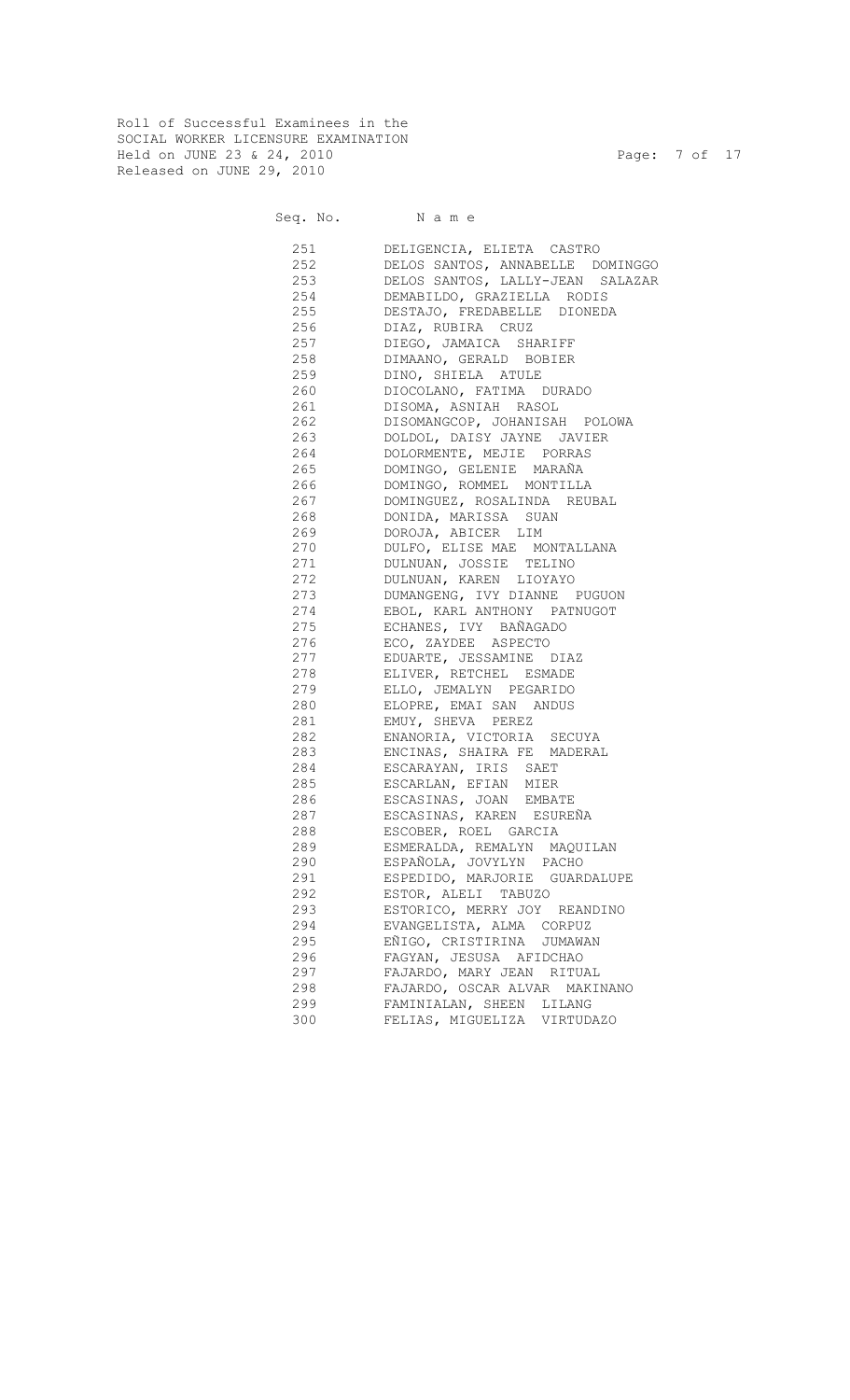Roll of Successful Examinees in the SOCIAL WORKER LICENSURE EXAMINATION Held on JUNE 23 & 24, 2010 Page: 8 of 17 Released on JUNE 29, 2010

| 301     | FERMA, VICTORIA MARJES             |
|---------|------------------------------------|
| 302     | FERNANDEZ, ARVI ROSE CALUMPANG     |
| 303     | FERNANDEZ, HANNA ELMIDO            |
|         | 304 FERNANDEZ, KATE RUBO           |
|         | 305 FERNANDEZ, PAMELA MAE SISON    |
|         | 306 FERNANDO, FRANCES FAYE LIMA    |
| 307     | FETALSANA, OLIVE JOY VILLACRUSIS   |
| 308     | FIDCHONGKAS, MAE FILAEN            |
| 309     | FITAN, MARGARETH ANN DAWANG        |
| 310     | FLORDELIZ, CARYL MARTINEZ          |
| 311     | FLORES, ELLEN GAYE DE RIVERA       |
|         | 312 FLORES, GERNEY LAGARTO         |
|         | 313 FLORES, JAN REY MENCHAVEZ      |
|         | 314 FLORES, JENY MAGAMAY           |
|         | 315 FLORES, JHILL SADCA            |
|         | 316 FLORES, NANCY GAURANO          |
| 317     | FRANCISCO, MEACHELLE MANZANILLO    |
| 318     | FRANCISQUETE, SHEENA SANTOS        |
| 319     | FUERZA, HEZIEL FELIZARTE           |
| 320     | FUMAR, DONNA DOLOR PELOSPERO       |
|         | 321 GABATIN, BLADIMER JR CISNERO   |
|         | 322 GABILO, MERIAM GENE SAN PEDRO  |
|         | 323 GACHO, XHANDERKHAN ESTEMADA    |
| 324     | GAHAPON, APRIL MONTE               |
| 325     | GALANG, DIVINA LAXAMANA            |
| 326     | GALILI, EXCIL APGAO                |
| 327     | GALLEGA, EVANGELINA FERNANDEZ      |
| 328     | GAMARCHA, SHARLEEN JOY GAMBITO     |
| 329     | GAMONGAN, YVONNE WANASON           |
| 330 330 | GAMUL, ADELINE SARENE YAP          |
|         | 331 GAPAS, JOHN DOMINIC LADIMO     |
|         | 332 GAQUIT, DEBBIE ESPIN           |
| 333     | GARDE, THEFANNY TARINAY            |
| 334     | GARGOLES, RIZA MAE SANGRENES       |
| 335     | GARSUTA, TERESITA LADRES           |
| 336     | GATILLO, EMILY MEJIAS              |
| 337     | GATUS, ELVIRA CANLAS               |
| 338     | GAÑA, MA ISABEL PANG               |
| 339     | GEDANG, SARAH KAY NALDOZA          |
| 340     | GELACIO, HAYDEN JIEMAIMA BUMANGLAG |
| 341     | GELIO, NESLYN MANOOS               |
| 342     | GEÑOSO, JANICE RELLITA             |
| 343     | GOMEZ, CRIS BUATES                 |
| 344     | GONDA, BABY ANNE SILANG            |
| 345     | GONZAGA, LIAREN JANE GUMBAN        |
| 346     | GONZAGA, MARGIE DUHAYLUNGSOD       |
| 347     | GONZALES, AUREA ORDAS              |
| 348     | GONZALES, CHEENA MAE               |
| 349     | GONZALES, ELAINE FAITH FABELLORE   |
| 350     | GONZALES, RONA<br>TAYCO            |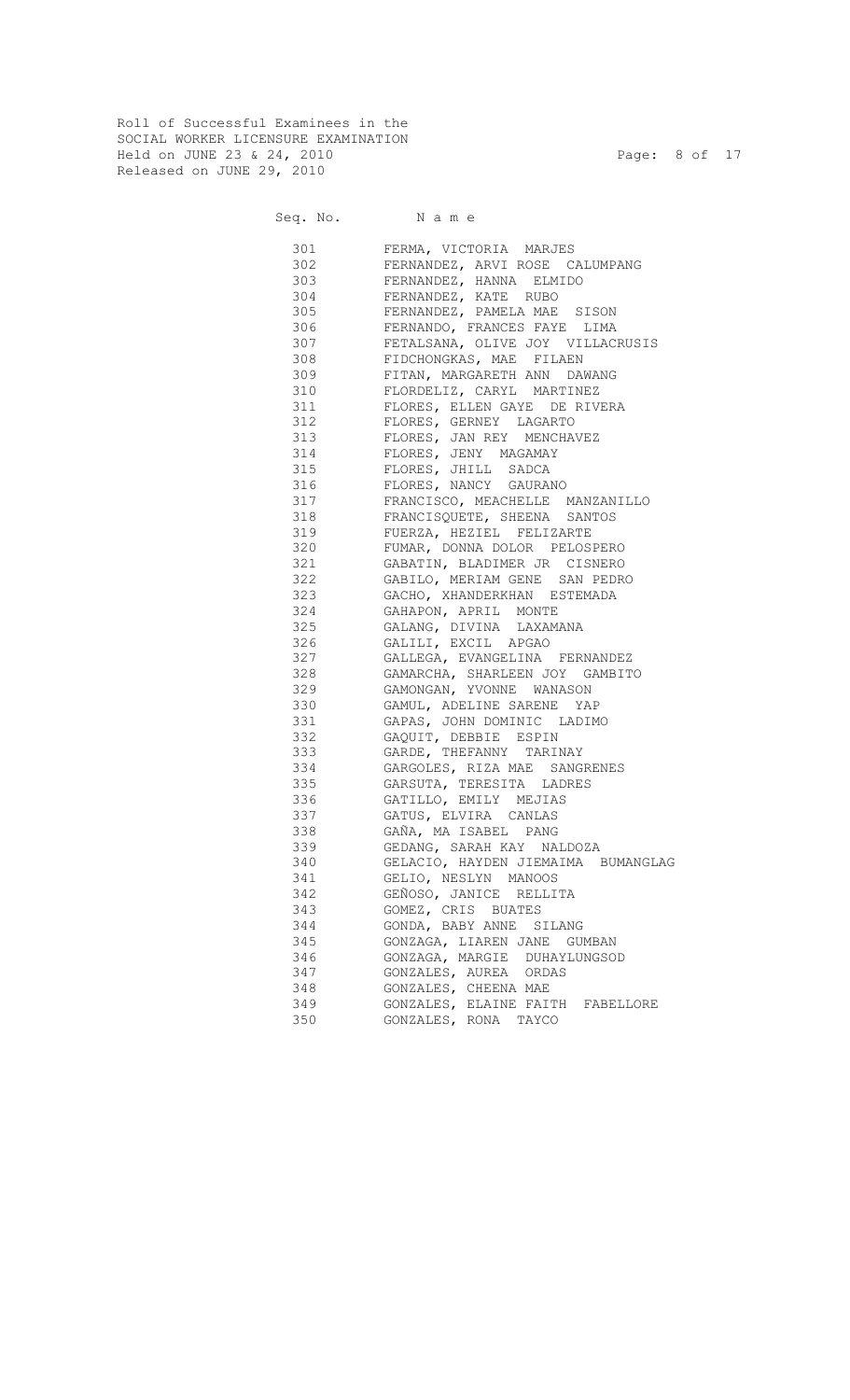Roll of Successful Examinees in the SOCIAL WORKER LICENSURE EXAMINATION Held on JUNE 23 & 24, 2010 Page: 9 of 17 Released on JUNE 29, 2010

|     | Seq. No. Name                              |
|-----|--------------------------------------------|
| 351 | GONZALES, ROSEMARIE CABISADA               |
| 352 | GOTIS, CHERRYL JULATON                     |
| 353 | GREBIALDE, CHARMAINE ERLANO                |
| 354 | GUABONG, MARCHIE JANE UNGGAD               |
|     | 355 GUERRERO, AZALEA JABRICA               |
|     | 356 GUILLERMO, CHRISTIAN JOSHUA VALENZUELA |
|     | 357 GUMA-AD, DONALDSON LIWAN               |
|     | 358 GUMANGAN, ALDRIN BARICAUA              |
|     | 359 GUNDAYA, RECHELYN SAJOT                |
| 360 | GUNNAWA, DAVID BAGGAY                      |
| 361 | GUTIERREZ, NESSAN PAA                      |
| 362 | GUYOS, JOHN MARK MONTAÑES                  |
| 363 | H COSAIN, ALMIRAH ISMAEL                   |
|     | 364 H GAPOR, AISANIE SAID                  |
|     | 365 HABBISI, NORHIDA IDAN                  |
|     | 366 HADJI MONAIM, SITTIE MAISAH SARIP      |
|     | 367 HADJI SARIEF, NORONISA DITOCALAN       |
|     | 368 HALLAZGO, HONEY KETH LUNA              |
| 369 | HAPLASCA, LOVELLA LALAINE MOLINA           |
| 370 | HERNANDO, MA LORAINE DOMINGO               |
| 371 | HITALLA, ELMIRA LORDA                      |
| 372 | HOLDIEM, ELOISA ADAMOS                     |
|     | 373 HORA, MARIE ROYEN PALARCA              |
|     | 374 HORCA, JEFFREY MARBELLA                |
|     | 375 HORCERADA, CHRISEL DANIEL              |
|     | 376 HUMBRIA, ABIGAIL OBAOB                 |
|     | 377 HUMILAN, JULIE-ANN DOCLOSEN            |
| 378 | IBO, JANETH JUMAWAN                        |
| 379 | IBON, REHAM KRISTEL EVANGELIO              |
| 380 | IBRAHIM, JALILA DIALIM                     |
| 381 | IBRAHIM, WEMALYN ABDULLA                   |
|     | 382 IGNES, JENNELYN FRANCISCO              |
|     | 383 IMMONGOL, REMELY JOY BITTAYON          |
|     | 384 INDONTO, EDGAR ABENOJAR                |
|     | 385 INGAL, BEVERLEY DEÑADO                 |
| 386 | INSONG, CHERRYL BENADERO                   |
| 387 | INTAS, JOISEN DEGAL                        |
| 388 | IRANA, HAZEL JUDELIA                       |
| 389 | JACALAN, GLADYS TINAN                      |
| 390 | JACOBO, MARCY MARIANO                      |
| 391 | JADIE, ERICSON LANA                        |
| 392 | JADIE, JODIE MARIE ROMERO                  |
| 393 | JAMILLA, TRISTAN MICIANO                   |
| 394 | JARANILLA, BLESSEL CHRISTINE ACHA          |
| 395 | JARANILLA, CHARMIN DEOCAREZA               |
| 396 | JASMIN, JENNIFER FRANCISCO                 |
| 397 | JASPE, GLADAYS GEMOTA                      |
| 398 | JAVIER, LINDSAY KAYE MANANSALA             |
| 399 | JAVILLONAR, LOVELY GABAYAN                 |
| 400 | JUAN, YLREB RANIELA GALANG                 |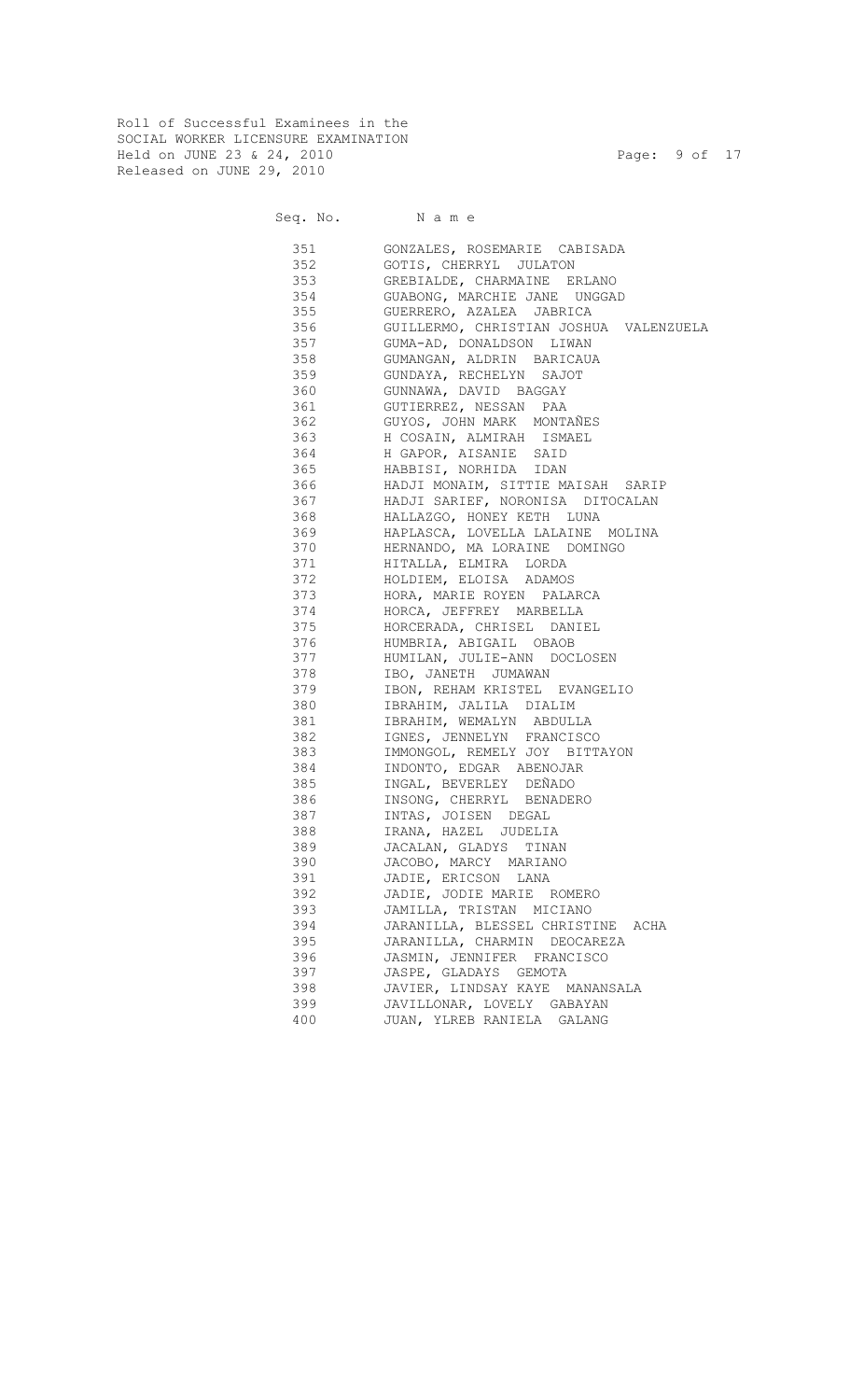Roll of Successful Examinees in the SOCIAL WORKER LICENSURE EXAMINATION Held on JUNE 23 & 24, 2010 Page: 10 of 17 Released on JUNE 29, 2010

Seq. No. Name 401 JUMLAIL, ESA JR HASSAN 402 JUSON, GLADYS ALIVIO 403 KADIR, LAILA SALIK 404 KADIR, SALMA PIANG 405 KAGUI, JOHARA REYES 406 KILAYCO, ODYSSA ESTHER AGUACITO 407 KONG, YENELYN SIDDIK 408 LABAPIEZ, IDAMABEL BUQUE LABENIA, MARY SOL TADEOS 410 LABRADOR, FRANCE BERRY EBBA 411 LABUGUEN, MARK ANTHONY VALERA 412 LACABA, JENNY MUCA 413 LACWASAN, JORIE SHEENE KILAYON<br>414 LAGANAS, LILLI ANN ABULON LAGANAS, LILLI ANN ABULON 415 LAGANSUA, DENISE 416 LAGARAS, VANESSA ERA PETALLANA 417 LAGUNA, DEAN ESPADA 418 LAGUNDI, CERES DE TORRES 419 LAMADA, MUSLIMA BAKAR LAMAMIGO, ELEANOR JUANICO 421 LAMOSTE, CHRISTINE PLAZA 422 LANTAJO, ROSE ANN DACILLO 423 LAPINIG, ARLYN CABIGQUEZ 424 LAPIÑA, PEARL ANN TABOADA 425 LASTRILLA, GUIDRALYN PALMA 426 LATOSA, JANNISE ADAZA 427 LAULITA, LIZIEL JOY CUARESMA 428 LAUNIO, MIKE VIDAR 429 LAURINARIA, MICHELLE ORTIZ LAYASAN, JEANFY MAG-ASO 431 LEQUIN, REYNAROSE AROPO 432 LEYSA, ZERAH JANETTE MARTINEZ 433 LIBAGO, CHEENEY MARNELLE TUTO 434 LICLICAN, MARITES MANGHI 435 LIDDAN, ALICIA LEJANO 436 LIGAO, CHERMIE ALIMPOLUS 437 LIRAZAN, WARREN ERIK BETITA 438 LLAMOSO, EVELYN LOQUILLANO 439 LLANDELAR, MA ISABEL TARAYA 440 LLANTO, MA CHRISTINA MIRABUNA 441 LLENO, LLEVAVISA LYTUS LAGATIC 442 LO-OT, MAY LYREN JOVEN 443 LOAYAN, JUNA LOZADA 444 LONCERAS, PRINCESS BITAGO 445 LOPEZ, KRISTINE TIMBAL 446 LORESTO, LESLIE ALETA 447 LORIA, CYNTHIA BONIFACIO 448 LORIA, MAE MARJALINO 449 LOZANO, JESSICA GARDE 450 LUARCA, RASHELLE MALING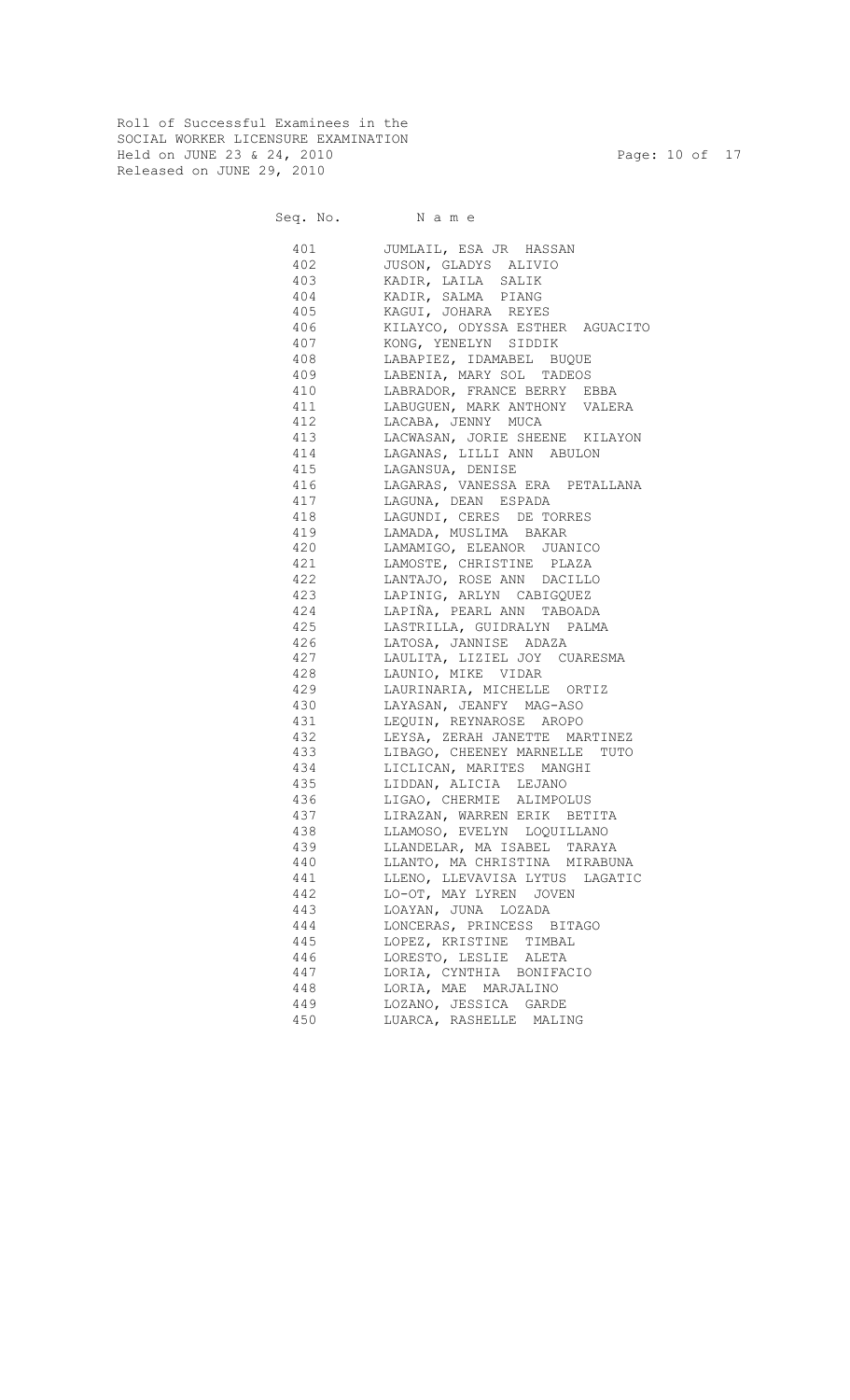Roll of Successful Examinees in the SOCIAL WORKER LICENSURE EXAMINATION Held on JUNE 23 & 24, 2010 Page: 11 of 17 Released on JUNE 29, 2010

|     | Seq. No. Name                    |
|-----|----------------------------------|
| 451 | LUCENA, EARVIN REYES             |
| 452 | LUCINE, JULIE PINUELA            |
| 453 | LUMAHANG, ALVI JEAN TABUELOG     |
| 454 | LUMINDAS, GERALD MANTIMO         |
|     | 455 MABELO, NOVELYN LACERNA      |
|     | 456 MACADAAG, JAMIL              |
|     | 457 MACALE, JUDELYN DIMABAYAO    |
| 458 | MACASAIT, MARIVIC GALLAMOS       |
| 459 | MACATOON, SAMAONA MACOD          |
| 460 | MACEDA, ALVIN MAGAYANES          |
| 461 | MACUTAY, GRACE SOLON             |
| 462 | MAGALLANES, GENELYN CABELIN      |
|     | 463 MAGALLON, GRETCHEN AVILA     |
|     | 464 MAGAT, LEONARD NONATO        |
|     | 465 MAGAYANES, FRANCIS ABUNDA    |
|     | 466 MAGUID, KATHERINE CAÑEDO     |
| 467 | MAGUIDALA, FAIDAH MONER          |
| 468 | MAHIA, MANUELO DE CASTRO         |
| 469 | MAMASALAGAT, SARHIMA RADI        |
| 470 | MAMPEN, BEBETH TALEMBO           |
| 471 | MANGONDATO, IBRAHIM BAGUL        |
| 472 | MANILAG, RICHELDA BALETE         |
|     | 473 MANONGYAO, HELEN PACULAN     |
|     | 474 MAPILI, EMMANUEL PARAYNO     |
|     | 475 MARALIT, JUDITH PRINCIPE     |
|     | 476 MARARAC, ROSELYN NAVA        |
| 477 | MARAVILLA, RINA LIMBA            |
| 478 | MARCIAL, JENNIFER MONDOY         |
| 479 | MARGATE, SHIELA MAE GARZON       |
| 480 | MARIANO, APRIL MAE ANNE LOPEZ    |
|     | 481 MAROHOM, MOHAMMAD MALANG     |
|     | 482 MAROHOM, NOR-ASIA CABILI     |
|     | 483 MAROLLANO, MELANIE BAJAMUNDI |
|     | 484 MARQUEZ, COLEEN GRACE PECHON |
| 485 | MARTINEZ, AMELITA ANGULO         |
| 486 | MARTINEZ, JEE ANN LINACERO       |
| 487 | MARTINEZ, ROSE EN ABELLANOSA     |
| 488 | MASAGCA, JENELYN ROMAN           |
| 489 | MASAYA, MA CECILIA AUSTRIA       |
| 490 | MATA, GLEN-AN OMAS-AS            |
| 491 | MATALAM, FEBRAIDA MARI MAMA      |
| 492 | MATILDO, REAH GLADYS MAE OGANA   |
| 493 | MATIPO, JOSHUA MENESES           |
| 494 | MAULAS, ROSE MAY LUZA            |
| 495 | MAYUGA, FLORDELUZ NAPIZA         |
| 496 | MELES, MILA WAKIT                |
| 497 | MELICADO, LESLIE PENADO          |
| 498 | MENDEZ, ALMA CAWIGAN             |
| 499 | MENDEZ, DINAH MAKIG-ANGAY        |
| 500 | MENDOZA, JOAN GRACE QUIERRA      |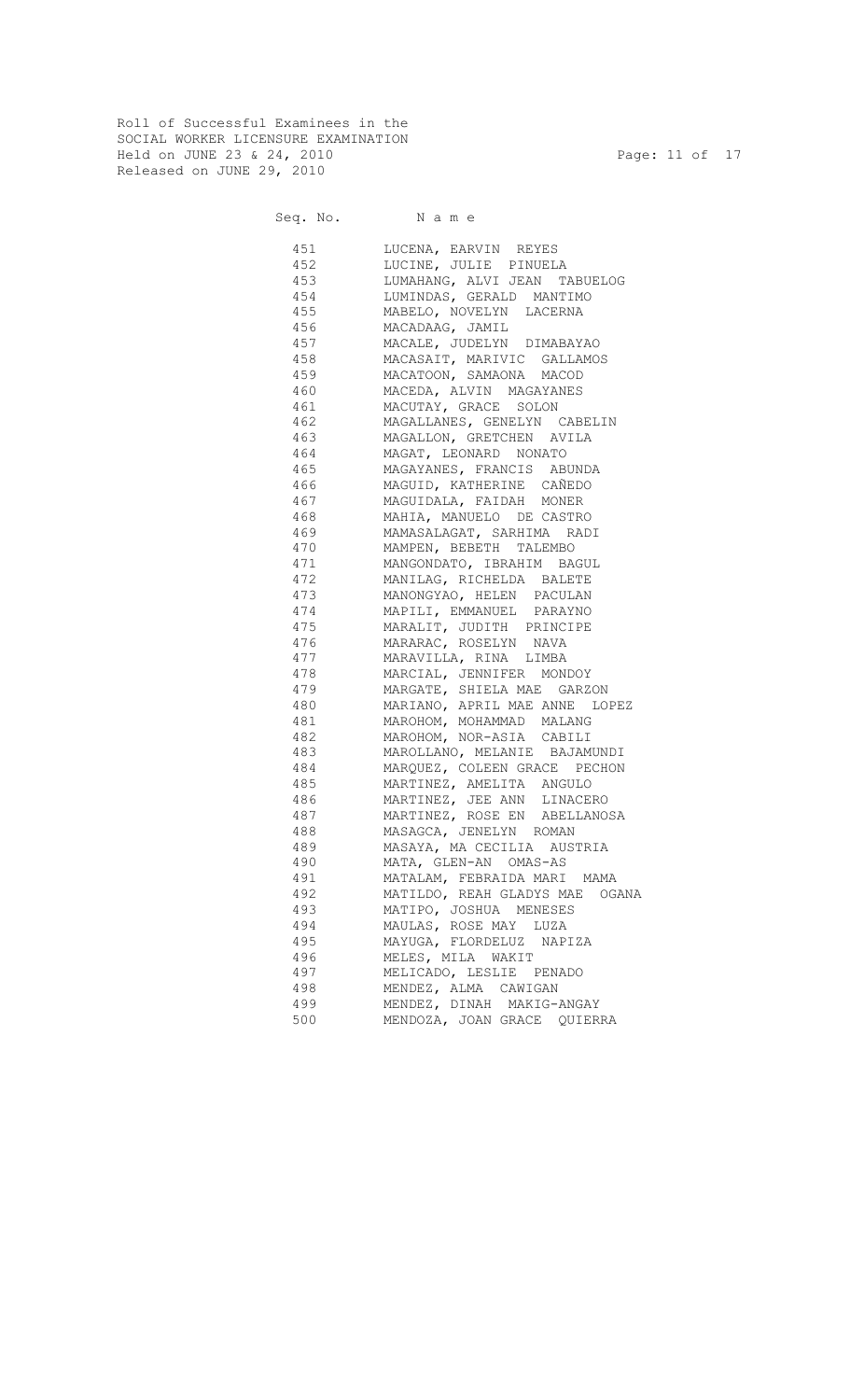Roll of Successful Examinees in the SOCIAL WORKER LICENSURE EXAMINATION Held on JUNE 23 & 24, 2010 Page: 12 of 17 Released on JUNE 29, 2010

| 501 700 | MENDOZA, WILHELMINA GALIMBA      |
|---------|----------------------------------|
|         | MENESES, EUREKA MACASAET         |
|         | MILES, MICHELLE BAYNO            |
| 504     | MILITANTE, NELYN BERNABE         |
| 505     | MILLAR, ROSE ANNE CATULAY        |
| 506     | MILLENA, MICHAEL MARIÑAS         |
| 507     | MIMBALAWAG, MARICEL ABRINA       |
| 508     | MINDOG, JANICE AUMADA            |
| 509     | MIRALLES, REGINE CAMPOS          |
| 510     | MOJADO, JINKY JEMINO             |
|         | 511 MOJE, ALDRICK ROSS SANCHEZ   |
| 512     | MOLINA, VINA ANTONIO             |
| 513     | MONDALA, JINKY AQUINO            |
| 514     | MONDANO, SHELLY MAE DISTACAMENTO |
| 515     | MONREAL, CHAIRA BAROTEA          |
| 516     | MONTALES, ARLENE BONAOBRA        |
| 517     | MONTEBON, CHERISH RAQUEL SAGARAL |
| 518     | MONTES, DIMPLE PACHORRO          |
| 519     | MONTESCLAROS, GRACE LEMOSNERO    |
| 520 320 | MORALES, FRANCIS BANDAYANON      |
| 521 72  | MORALES, MELANI JANE TABAONG     |
| 522     | MORALES, MELISSA JANE TABAONG    |
| 523     | MORAN, ZENAIDA CONSULTA          |
| 524     | MOSTEIRO, JOMARIE TAGLINAO       |
| 525     | MURILLO, MA KRIZIAN ZYRA PAMING  |
| 526     | NABEHET, EUNICE DUMALILIS        |
| 527     | NADERA, ROWENA ROSALDO           |
| 528 32  | NAGAL, JULIUS KARL NIEVA         |
| 529     | NAKAN, NOREEN RIZA ISMAEL        |
| 530 30  | NALAUNAN, KRIS ABDULLAH          |
| 531     | NAMIA, ANGELA NUDO               |
| 532     | NANO, MICHELLE URBANO            |
| 533     | NARBOADA, LOLIBEL DAYUPAY        |
| 534     | NASIAO, ALEXIS DAYAO             |
| 535     | NAVARRO, FATIMA RABANAL          |
| 536     | NAVARRO, MA VIVIAN DY            |
| 537     | NAVARRO, MARICOR CAMANO          |
|         | 538 NAZ, MAELEN JOY SANCHEZ      |
| 539     | NAZARENO, ROMIELYN SUAREZ        |
| 540     | NEMENZO, ADONIRAM TUMLOS         |
| 541     | NEO, JHOANNA MARIE NUYTE         |
| 542     | NERI, JUDERIZ OPSIMA             |
| 543     | NERVAR, MARIA DINA ABARICIO      |
| 544     | NILLASCA, RAUL SALAZAR           |
| 545     | NISPEROS, ROCHELLE SIONOSA       |
| 546     | NIÑO, SARISSA VECINA             |
| 547     | NOCIDAL, JIESEL BRISOLA          |
| 548     | NOPIA, JIGET OBLIGAR             |
| 549     | NUYDA, LIRA MONREAL              |
| 550     | OARDE, JEVIAN LOVENDINO          |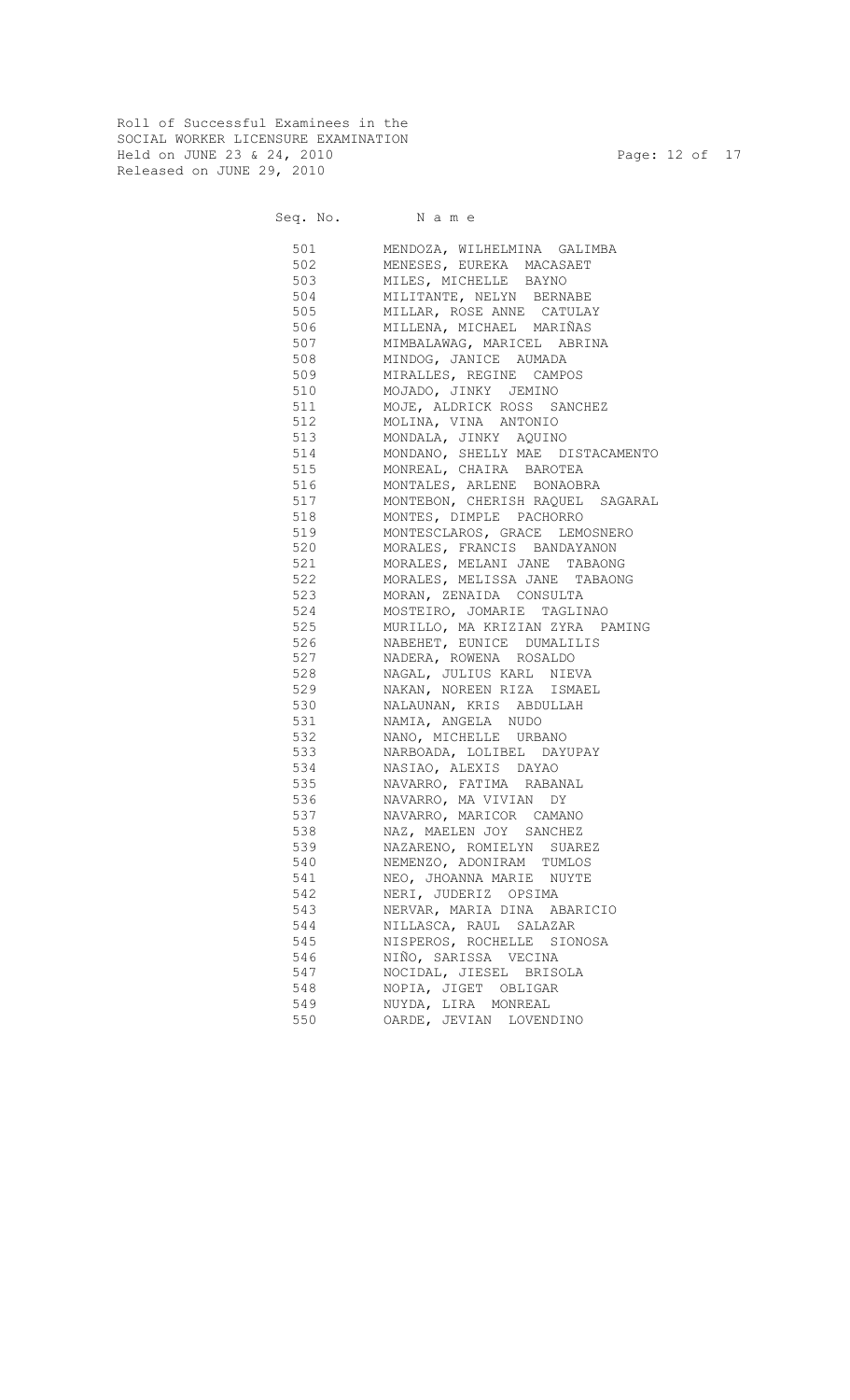Roll of Successful Examinees in the SOCIAL WORKER LICENSURE EXAMINATION Held on JUNE 23 & 24, 2010 Page: 13 of 17 Released on JUNE 29, 2010

|           | Seq. No. Name                     |
|-----------|-----------------------------------|
| 551       | OCABA, GRETCHEN JUNIO             |
| 552       | OCNO, LORALYN CABERIANA           |
| 553       | OCONER, SHEILA MAE BIANCO         |
| 554       | OFALZA, JANICE MANIAGO            |
| 555       | OLIPAS, FRANCIS LEONILLO          |
| 556       | OLIQUINO, ALMEDA NACIONAL         |
| 557       | OLIQUINO, JHONNA MAE REBUSORA     |
| 558       | OMAR, MHERVIC SALGADO             |
| 559       | OMRA, NORONISAH DIMANG            |
| 560       | ONG, JESALEE ROSE QUITAYEN        |
| 561       | ONG, MA BELEN MANOCDOC            |
| 562       | OPON, BEVERLY                     |
| 563       | ORAIZ, CATHY SANGILAN             |
| 564       | ORCULLO, MICHAEL ORTIZ            |
| 565 — 100 | ORTEGA, FELMA CUSI                |
| 566 700   | ORTIZ, MARIA SHARON CUTILLAR      |
| 567 — 100 | PABILONA, SHEENA MARIE PADUGA     |
| 568       | PACOT, HILARIA SOLIJON            |
| 569       | PADER, ANNALEE VALENTON           |
| 570       | PADIOS, GLENN MAK CELERIAN        |
| 571       | PADUYOS, LENIE BALDEMORO          |
| 572       | PAGAOA, ANNA APPLE IBARRA         |
| 573       | PAGHUNASAN, MELANIE SOLINAP       |
| 574 — 100 | PALEN, JULICHIE AUBREY REYES      |
| 575 — 100 | PALERO, KRISTINE DOTOLLO          |
| 576 37    | PALITOC, ILENE INOCENCIO          |
| 577       | PALOMIQUE, JANALYN FLORES         |
| 578       | PAMITTAN, KATHYLEEN CAMARAO       |
| 579       | PANARAG, DAIMA DARIMBANG          |
| 580       | PANCHO, REJI ABI                  |
| 581       | PANDI, ABONAWAS USMAN             |
| 582       | PANGANIBAN, PRIMROSE DENOBO       |
|           | PANHAY, JUNELYN NALLA             |
| 584 38    | PANUELOS, WINA BINALINGBING       |
|           | 585 PAPA, SHERYL CONDINO          |
| 586       | PARAMA, MARIA CORAZON ADAN        |
| 587       | PARCIA, ANNA MAE OLAYTA           |
| 588       | PASA, AN AN LEONARDO              |
| 589       | PASAOL, PERLAMAE PULOD            |
| 590       | PASAYAN, LYDDA ADACLOG            |
| 591       | PASCUA, SHEILA MAY AVELLANEDA     |
| 592       | PASCUAL, JOSE ALFONSO FUENTECILLA |
| 593       | PASCUAL, KRISTINE PAZ             |
| 594       | PATRIARCA, ROSALYN LAGRITO        |
| 595       | PAUSAL, GAUDIOSA BAYLOSIS         |
| 596       | PAYTON, RHINE RICO                |
| 597       | PEDREGOSA, ALMIELITA CORDOVA      |
| 598       | PEDROZA, VANIZZA GRACE LUMONTOD   |
| 599       | PERERO, MYLENE BONGHANOY          |
| 600       | PEREZ, LEA MAYONADO               |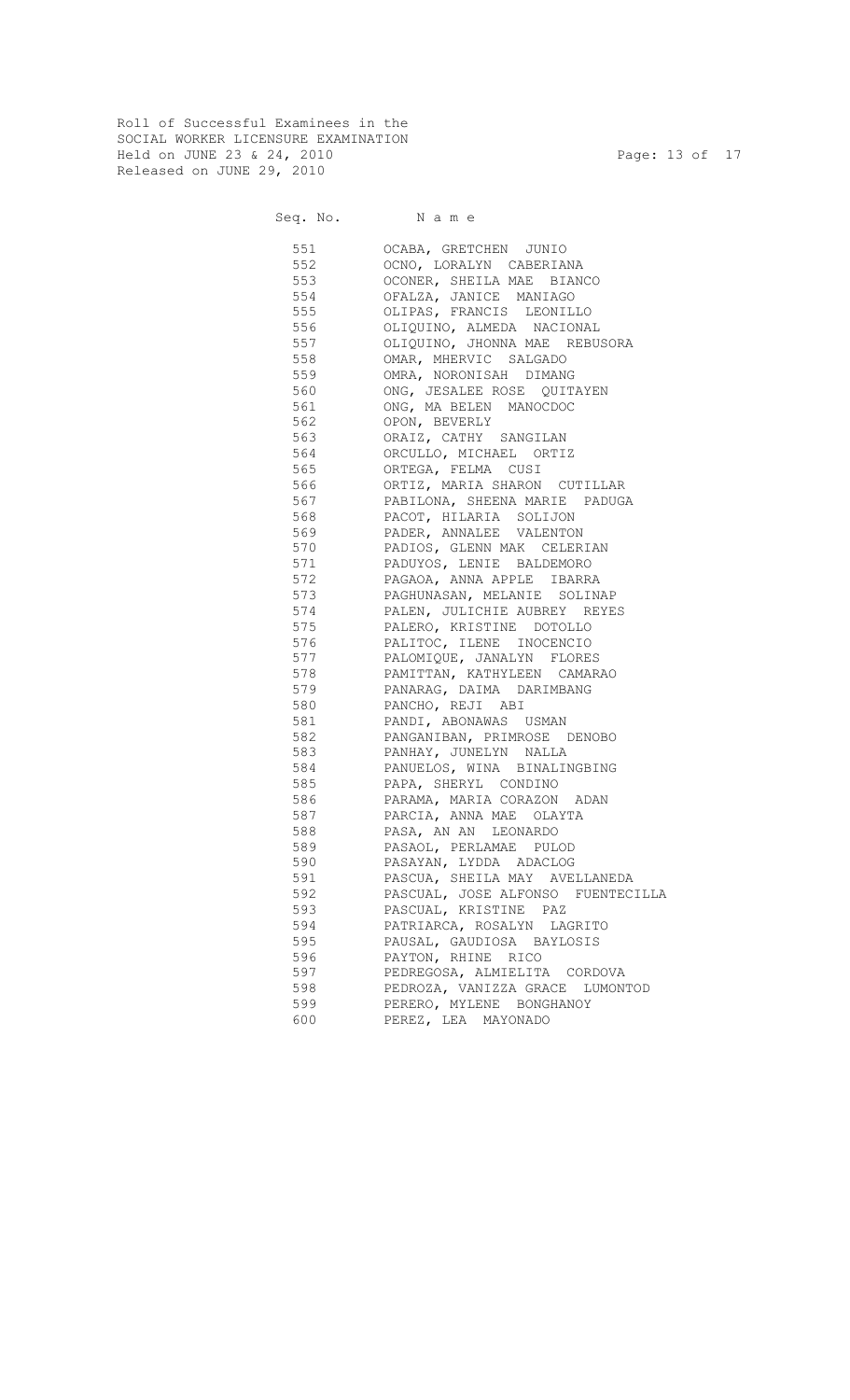Roll of Successful Examinees in the SOCIAL WORKER LICENSURE EXAMINATION Held on JUNE 23 & 24, 2010 Page: 14 of 17 Released on JUNE 29, 2010

| Name<br>Seq. No. |
|------------------|
|                  |

| 601    | PEREZ, LETICIA CANDELARIA       |
|--------|---------------------------------|
| 602    | PEREZ, LOLITA BALAYO            |
| 603    | PEREZ, REBECCA TAGOSI           |
| 604    | PEROCHO, MARILOU BASILGO        |
| 605    | PERTIMOS, JAYMART VILLANUEVA    |
| 606    | PETALINO, CYD CLARENCE PUTONG   |
| 607    | PEYRA, BRIDGETTE LONTAYAO       |
| 608    | PILLO, MAE BRINGINO             |
| 609    | PITOK, BENITO JR TUDOC          |
| 610    | PIZARIO, RIANNE MARIE CUERING   |
| 611    | PLAZA, GENELINE ANDAM           |
| 612    | POLLERO, BERNABE ROXAS          |
| 613    | PONCE, MAE ANN PASION           |
| 614    | PONDIONG, ZENAIDAH MANGONDAYA   |
| 615    | PUERIN, RUBY ANN VALLEJOS       |
| 616    | PUMIHIC, ROWENA BENITO          |
| 617    | QUANICO, SHEILA ARZAGA          |
| 618    | QUEBRAL, MAE JOY AQUINO         |
| 619    | QUEBRAL, ROCHEL ESCUREL         |
| 620    | QUILLANORA, NOVE MAE ESCARZA    |
| 621 62 | QUINAIN, NORICO GENEROSA        |
| 622    | QUINTANS, CYNTHIA NAVASERO      |
| 623    | QUISEL, SHEENA MAY VISTA        |
| 624    | RABINO, MELODY LACABA           |
| 625    | RADIA, JOHAYRAH BANGKERO        |
| 626    | RAFUSON, KATHLEEN REBUTIACO     |
| 627    | RAMIREZ, RIZA NAVARRO           |
| 628    | RAMOS, AILEEN MANUBAY           |
| 629    | RAMOS, JENILYN AGACIA           |
| 630    | RAMOS, MA VICTORIA GALVAN       |
| 631    | RAMOS, MICHELLE SALLAO          |
| 632    |                                 |
|        | RARO, MARIA KRISTINA RENGEL     |
| 633    | RAYMUNDO, RAE ANGELI SAJULLA    |
| 634    | REALES, RECA GLENDA CAHIGUS     |
| 635    | REATIRAZA, LOUELLA MARIE LEONOR |
| 636    | REGINALES, JONATHAN PETIL       |
| 637    | RELAVO, GAZELLE LICAYAN         |
| 638    | REPATACODO, ELLA MARIZ ROMBAON  |
| 639    | RESURRECCION, JOSHUA MORDENO    |
| 640    | REYES, EDLYN BERMEJO            |
| 641    | REYES, HIVY RASONABE            |
| 642    | REYES, OLIVIA DELA VIÑA         |
| 643    | RIGOR, DANALIE RENDON           |
| 644    | RIVERA, MICHELLE SAPADEN        |
| 645    | ROAMAR, MARIA CORAZON ALBACIETE |
| 646    | RODRIGUEZ, ARTHUR PINEDA        |
| 647    | RODRIGUEZ, EMERENCIANA ALVIAR   |
| 648    | RODRIGUEZ, MYRA TOLTOL          |
| 649    | RODRIGUEZ, SARAH MAE MENDONES   |
| 650    | RODULFO, ARLANIE ALERE          |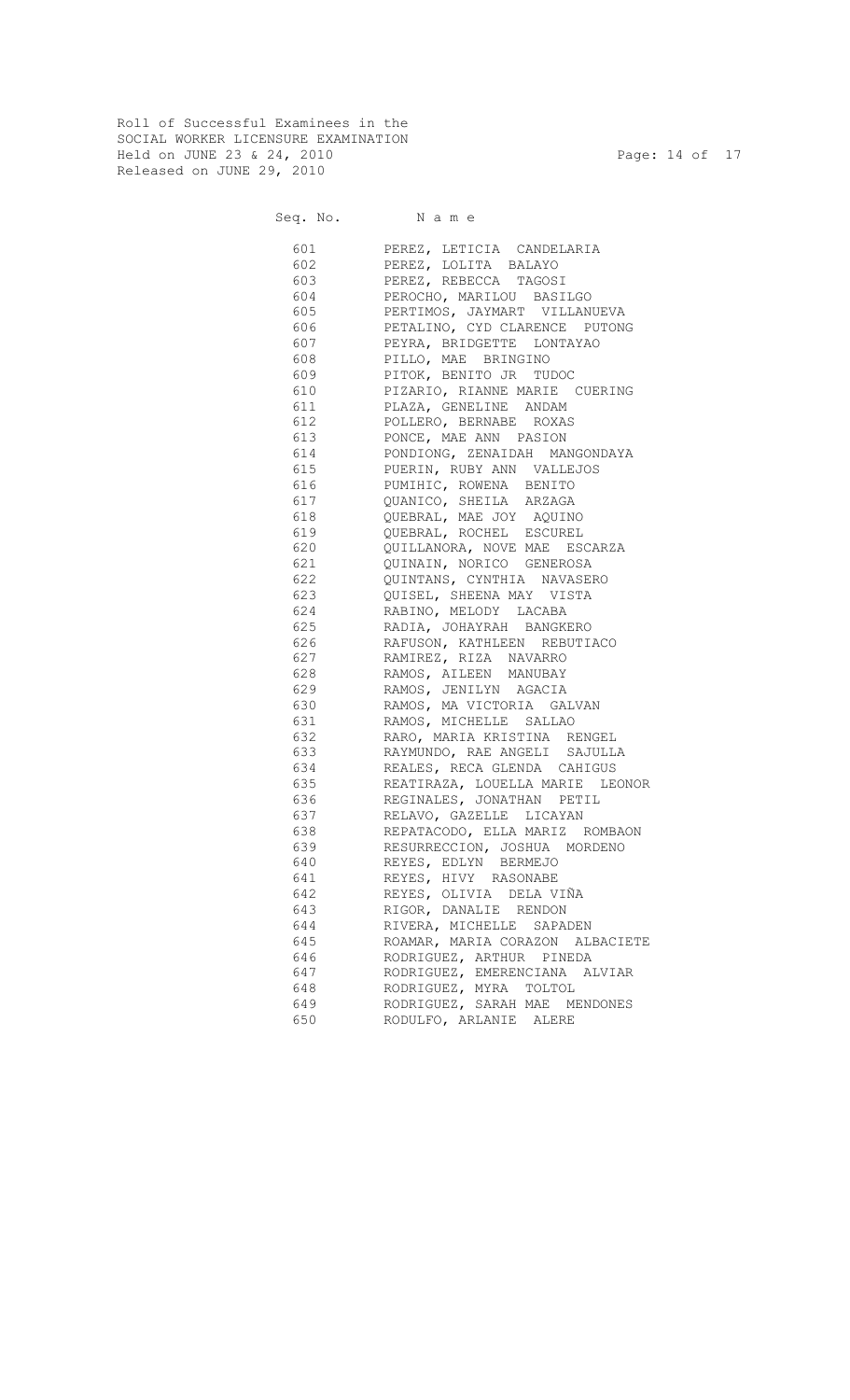Roll of Successful Examinees in the SOCIAL WORKER LICENSURE EXAMINATION Held on JUNE 23 & 24, 2010 Page: 15 of 17 Released on JUNE 29, 2010

| Seq. No. |  |  | Name |  |
|----------|--|--|------|--|
|          |  |  |      |  |

| 651       | ROGERO, ARLEN TAMAYO             |
|-----------|----------------------------------|
| 652       | ROJAS, RAE-ANN THEA CENTILES     |
| 653       | RONGALERIOS, MARJORIE CALONG     |
| 654       | ROXAS, KRISTINE DORREN TEODOSIO  |
| 655 7     | RUELO, LIEZL TROMATA             |
|           | 656 RUIZ, LINY                   |
| 657 — 100 | RUIZOL, CHERIEGIL ROJO           |
| 658 000   | SABAÑA, MOISES ALLEN BUÑAO       |
| 659       | SABENACIO, JESSA MAE CARRASCAL   |
| 660       | SALAS, MECHELL SAN MIGUEL        |
| 661       | SALAZAR, ROXANNE LOVE QUINLAT    |
| 662       | SALCEDO, LEAN DOLOR              |
| 663       | SALES, MARY GRACE LAVADIA        |
| 664       | SALIM, NUKHAINAR NASSAL          |
| 665 7     | SALLONGEN, JONALYN PAGGA-AN      |
| 666 700   | SALTING, TONI FEM ORQUINA        |
| 667       | SALVACION, ROBERT SOL            |
| 668       | SAMANIEGO, JOWELA OBRIQUE        |
| 669       | SAMSON, JENEMY SISO              |
| 670       | SAN ESTEBAN, CAMILLE FELICIANO   |
| 671       | SANGALANG, ARNEL ABUDA           |
| 672       | SANTIAGO, LALAINE AYSON          |
| 673       |                                  |
| 674 — 100 | SANTOS, RACHEL DELA CRUZ         |
|           | SARATORIO, DARLING FLORA         |
| 675 — 100 | SARVIDA, SHA HONEY BALBUTIN      |
| 676 8     | SATPARAM, MA FORTUNE SEGARRA     |
| 677       | SATURNINO, RONNALYN ISLA         |
| 678       | SAUL, FLORENTINA ELPEDES         |
| 679       | SELDA, AUREA PERILLA             |
| 680       | SERAG, MAY FLOR DELA CRUZ        |
| 681       | SERASPI, NORBERTO RODRIGO        |
| 682   100 | SIMANGAN, DANA ANN MAE DESABILLA |
|           | SINOGBA, MARA ANTONETTE LEBITA   |
| 684 — 100 | SISTER, CRESME MAQUILING         |
| 685 000   | SOLAIMAN, SOMAIYAH MACABANGON    |
| 686       | SOLANA, DEO PATRICK PIODO        |
| 687       | SOLANA, MADELYN MOLINA           |
| 688       | SOLANO, EDALINA DELOS LADO       |
| 689       | SOLIS, JUANNE PAGAL              |
| 690       | SOLIS, LEA MARIE MAGBOO          |
| 691       | SONGCAYAON, ROMEL<br>TENORIO     |
| 692       | SONIO, MELANIE PAQUIT            |
| 693       | SORIANO, MA VISITACION IBAÑEZ    |
| 694       | STA MARIA, ROLANDO LIBIRATO      |
| 695       | STA MARIA, ROSEDANE MISSION      |
| 696       | SUABERON, VANESSA MAY SILARDE    |
| 697       | SUAJICO, STEPHEN JR MIROY        |
| 698       | SUAN, MARIANEE BASNILLO          |
| 699       | SUAREZ, ROSE ANN CLEMENTE        |
| 700       | SUERTE, JOLLIMAE SALDO           |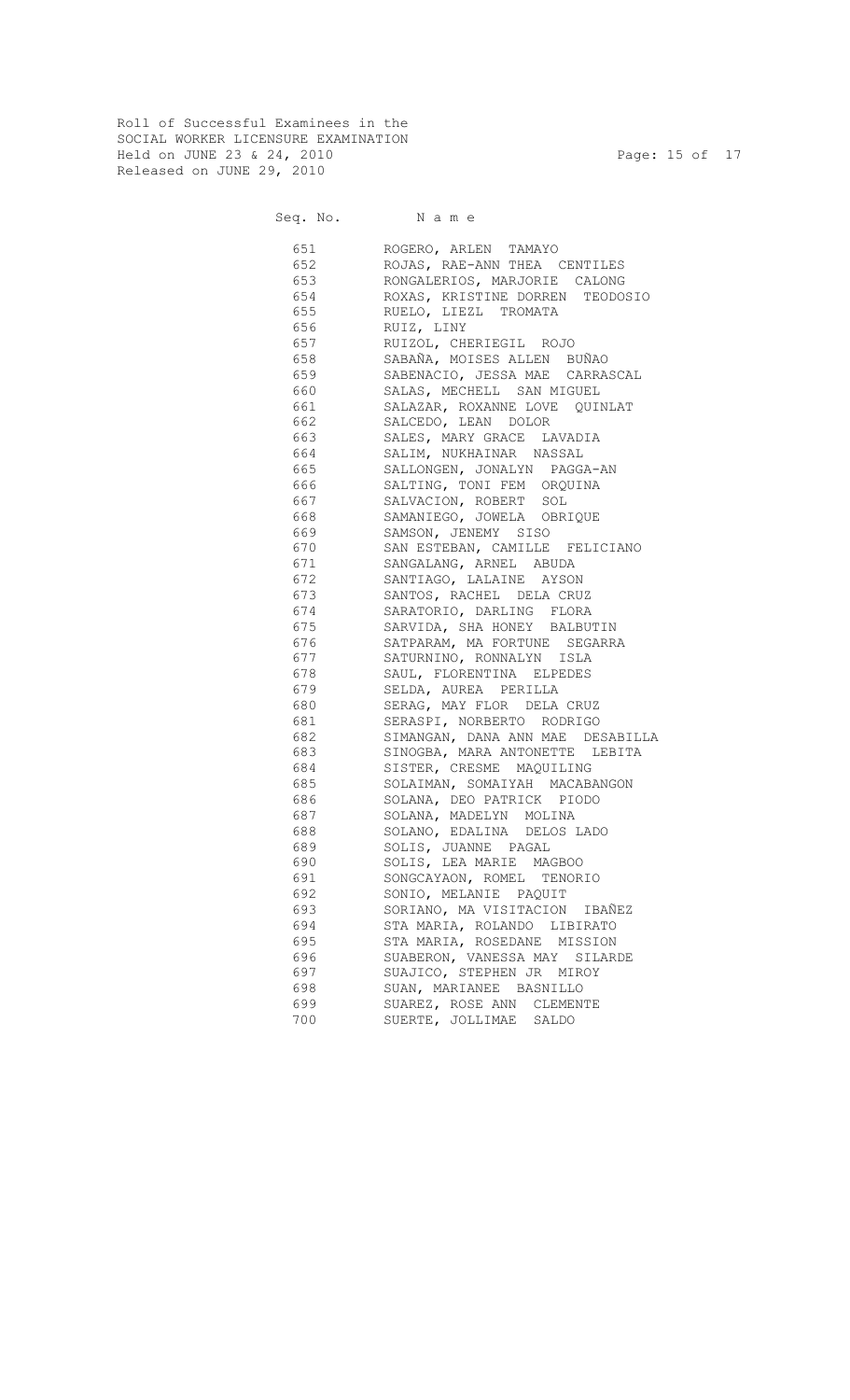Roll of Successful Examinees in the SOCIAL WORKER LICENSURE EXAMINATION Held on JUNE 23 & 24, 2010 Page: 16 of 17 Released on JUNE 29, 2010

| 701 | SUMAGANDAY, NORILYN PEÑAS         |
|-----|-----------------------------------|
| 702 | SUMAYANG, ROGLIN ARANCO           |
| 703 | TABAQUE, CLAYTON RAY HERBILLO     |
| 704 | TABAÑAG, ELIZABETH BACLA-AN       |
| 705 | TABINGA, DONNA MAE MARTINEZ       |
| 706 | TABLIZO, JANE BERNADETTE GUHILING |
| 707 | TABOCLAON, ROVELYN BALNIG         |
| 708 | TADEO, RIZALDY ALMARIO            |
| 709 | TAGALAWAN, DHAN ROY NAVACILLA     |
| 710 | TAHIR, AISHA FAUSTINO             |
| 711 | TALADUA, RHIZA VILLA UGAY         |
| 712 | TAMBAGO, JOSEPHINE BARRIGA        |
| 713 | TAMPOS, JAYCYLL ACEDO             |
| 714 | TAMSE, ROMMEL BACADON             |
| 715 | TANGGAAN, RIZA GAPUZ              |
| 716 | TANTIADO, LORELYN BENISANO        |
| 717 | TAUTU-AN, DENNIS MARIE MAG-USARA  |
| 718 | TAYOTO, IVEY OLAHAY               |
| 719 | TAYUPON, WHEL MAR BURGOS          |
| 720 | TECSON, HONNEY JANE UDAC          |
| 721 | TEGUIHANON, JEANY ROSE PAÑO       |
| 722 | TESORIO, LUCYNIE JANE SANTILLAN   |
| 723 | TIAMZON, TERESITA ALFONSO         |
| 724 | TIMBALOPEZ, MAX JR DABU           |
| 725 | TINGSON, ROSELYN GUINALON         |
| 726 | TIOTINGCO, KAREN FALCON           |
| 727 | TOLENTINO, MELCHOR ORMO           |
| 728 | TOMELDEN, MARYCON LIAN ROBOSA     |
| 729 | TORDILLOS, LEANDRO BELARO         |
| 730 | TORILLO, MARK JUNE CAÑETE         |
| 731 | TORTUGO, JERIMAY VITANZOS         |
| 732 | TOSTOS, DAISY KIKIM               |
| 733 | TRABALLO, FELY FLOR BORREO        |
| 734 | TRUZ, JERSON RESOLA               |
| 735 | TUGADE, LOVE MIRAN                |
| 736 | TUMAMPOS, CHARES ANN BONIAO       |
| 737 | TUPAZ, MA VENRICA LINTAWAGIN      |
| 738 | UBANI, JULIE ANN BONTOGON         |
| 739 | UBAYAN, ARLENE ARIAS              |
| 740 | UCHI, MELISSA VINZON              |
| 741 | ULPINDO, JEANY BALDERAS           |
| 742 | URBANO, JOLLIBEE DE LA CRUZ       |
| 743 | URGENTE, MABETH ORDONIO           |
| 744 | UROT, KRYSTAL ROSE POTAL          |
| 745 | VALDEVILLA, AUBREY BABE MURCO     |
| 746 | VARGAS, MARIA MAE QUINSER CANDIDO |
| 747 | VEDAÑA, BELEN BERNARDINO          |
| 748 | VELASCO, APRIL JEANE NAVORA       |
| 749 | VENTULA, APRIL OBOC               |
| 750 | VERANO, MARIA TERESA GONZALES     |
|     |                                   |